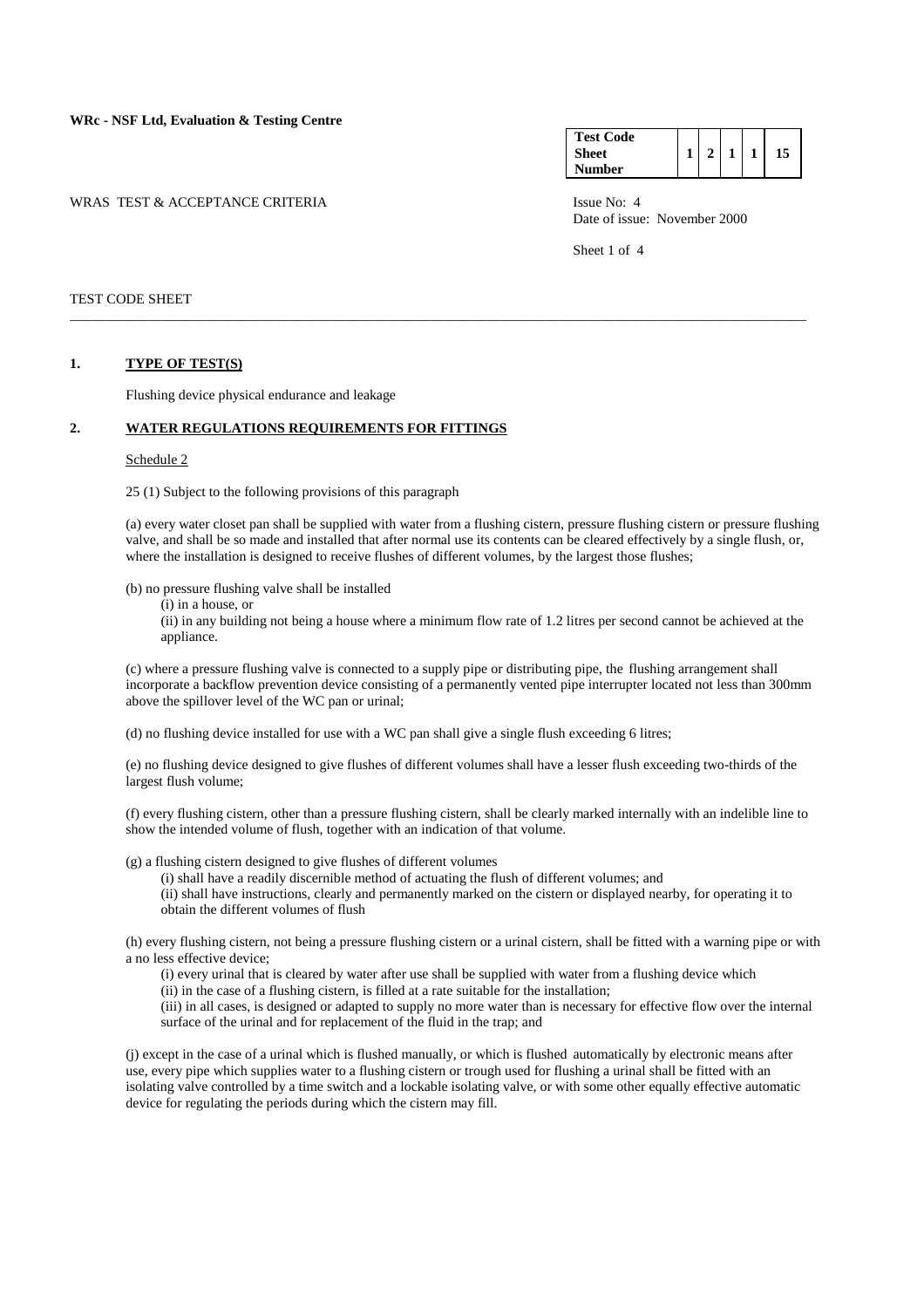| <b>Test Code</b> |  |  |  |
|------------------|--|--|--|
| Sheet            |  |  |  |
| Number           |  |  |  |

 Issue No: 4 Date of issue: November 2000

Sheet 2 of 4

(2) Every water closet, and every flushing device designed for use with a water closet, shall comply with a specification approved by the regulator for the purposes of this schedule.

\_\_\_\_\_\_\_\_\_\_\_\_\_\_\_\_\_\_\_\_\_\_\_\_\_\_\_\_\_\_\_\_\_\_\_\_\_\_\_\_\_\_\_\_\_\_\_\_\_\_\_\_\_\_\_\_\_\_\_\_\_\_\_\_\_\_\_\_\_\_\_\_\_\_\_\_\_\_\_\_\_\_\_\_\_\_\_\_\_\_\_\_\_\_\_\_\_\_\_\_\_\_\_\_

(3) The requirements of the sub-paragraphs (1) and (2) do not apply where faeces or urine are disposed of through an appliance that does not solely use fluid to remove the contents.

(4) The requirement in sub-paragraph  $(1)(i)$  shall be deemed to satisfied

(a) in the case of an automatically appeared flushing cistern servicing urinals which is filled with water at a rate not exceeding

(i) 10 litres per hour for a cistern serving a single urinal;

 (ii) 7.5 litres per hour per urinal bowl or stall, or as the case may be, for each 700mm width of urinal slab, for a cistern serving two or more urinals;

(b) in the case of a manually or automatically operated pressure flushing valve used for a flushing urinals which delivers not more than 1.5 litres per bowl or position each time the device is operated.

(5) Until 1 January 2001 paragraphs 1 (a) and (d) shall have effect as if they provided as follows

(a) every water closet pan shall be supplied with water from a flushing cistern or trough of the valveless type which incorporates siphonic apparatus;

(b) no flushing device installed for use with a WC pan shall give a single flush exceeding 7.5 litres.

(6) Notwithstanding sub-paragraph 1(d), a flushing cistern installed before 1st July 1999 may be replaced by a cistern which delivers a similar volume and which may be either single flush or dual flush; but a single flush cistern may not be so replaced by a double flush cistern.

(7) In this paragraph

'PRESSURE FLUSHING CISTERN' means a WC Flushing device that utilises the pressure of water within the cistern supply pipe to compress air and increase the pressure of water available for flushing a WC pan.

'PRESSURE FLUSHING VALVE' means a self closing valve supplied with water directly from a supply pipe or a distributing pipe which when activated will discharge a pre determined flush volume.

'TRAP' means a pipe fitting or part of a sanitary appliance, that retains liquid to prevent the passage of foul air; and

'WARNING PIPE' means an overflow pipe whose outlet is located in a position where the discharge of water can be readily seen.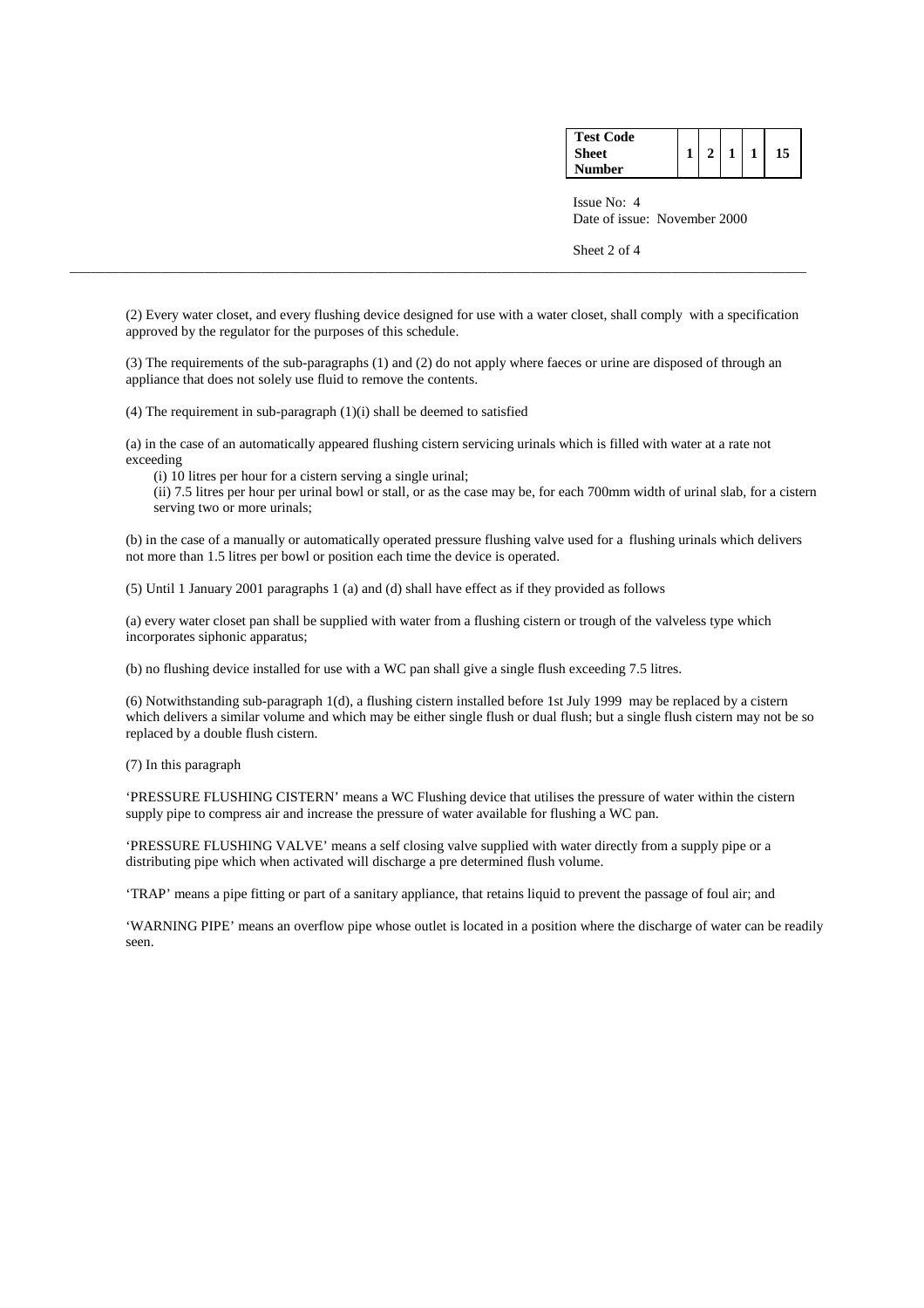| <b>Test Code</b> |  |  |  |
|------------------|--|--|--|
| <b>Sheet</b>     |  |  |  |
| <b>Number</b>    |  |  |  |

 Issue No: 4 Date of issue: November 2000

Sheet 3 of 4

## **3. BRITISH STANDARDS OR WATER SPECIFICATION, DEEMED TO SATISFY WATER REGULATIONS REQUIREMENTS**

\_\_\_\_\_\_\_\_\_\_\_\_\_\_\_\_\_\_\_\_\_\_\_\_\_\_\_\_\_\_\_\_\_\_\_\_\_\_\_\_\_\_\_\_\_\_\_\_\_\_\_\_\_\_\_\_\_\_\_\_\_\_\_\_\_\_\_\_\_\_\_\_\_\_\_\_\_\_\_\_\_\_\_\_\_\_\_\_\_\_\_\_\_\_\_\_\_\_\_\_\_\_\_\_

3.1 None.

## **4. TEST PROCEDURE**

### 4.1 Apparatus.

- a) cistern, complete with fitments including flushing device, flushpipe (which must be supplied by the manufacturer) and cover, installed in accordance with the manufacturers instructions.
- b) means of operating the flushing limiter activator automatically in accordance with the manufacturers instructions.
- c) a water supply maintained at a hydraulic pressure  $(1.5 \pm 0.1 \text{ bar})$ , or the minimum pressure required to operate the flushing device whichever is the greater, having maintained water hardness not greater than the range ( $230 \pm 20$ ) ppm as calcium carbonate during the course of the test.
- d) paper of a type which changes colour when wet.

Procedure.

Supply the test assembly with water at  $20 \pm 10^{\circ}$ C. For a single flush device operate the flushing device and, if appropriate allow the flushing cistern to refill. Carry out the long term leak test and record result. Three drops or more observed on the paper shall be considered a leak. Initiate automatic operation of the flushing device. Allow the water to rise to the marked water level within the cistern between each cycle. Carry out the short term leakage test and inspect the flushing device after a further 2, 5, 10, 50, 100, 500, 1000, 10000 and every subsequent 10000 cycles and record result. If a leak is detected the leak test interval, but not the test itself shall restart (e.g., the short term leak test shall be undertaken after a further 1, 2, 5, 10, 50, 100, 500, 1000 10000 and every subsequent 10000 cycles and record result.). Continue until 200 000 test cycles have been completed, and then subject the flushing device to the long term leak test. If, at any point during the test, three leaks have been detected, the test terminates and four further flushing devices shall be subjected to the same test, which again terminates if three leaks have been detected for any one of the flushing devices. Every 7 days check the water hardness is within  $230 \pm 20$  ppm of calcium carbonate and record the result.

For flushing devices with reduced flush option operate the flushing device for a full flush and if, appropriate allow the cistern to refill. Carry out long term leak test and record the result. Three drops or more observed on paper shall be considered a leak. The test then continues with the sequence three reduced flushes activated followed by a maximum flush. The flushing device shall be subjected to the short term leak test after 2, 5, 10, 50, 100, 500, 1000, 10 000 and every 10 000 flushes (maximum and reduced flushes each counting as one flush) and record the result. If a leak is detected the leak test interval, but not the test itself shall restart (e.g., the short term leak test shall be undertaken after a further 1, 2, 5, 10 50, 100, 500, 1000, 10 000 and every 10 000 flushes cycles) and record the result. Continue until 200 000 test cycles have been completed, and then subject the flushing device to the long term leak test and record the result. If at any point during the test, three leaks have been detected, the test terminates and four further flushing devices shall be subjected to the same test, which again terminates if three leaks have been detected for any one of the flushing devices.

The flushing device shall be inspected for wear at the same frequency as the short term leak test. If the flushing device or any of its operating linkages suffers structural failure that affects operation, the test terminates.

### **Expression of results.**

Record compliance or any failure to comply, with the requirements.